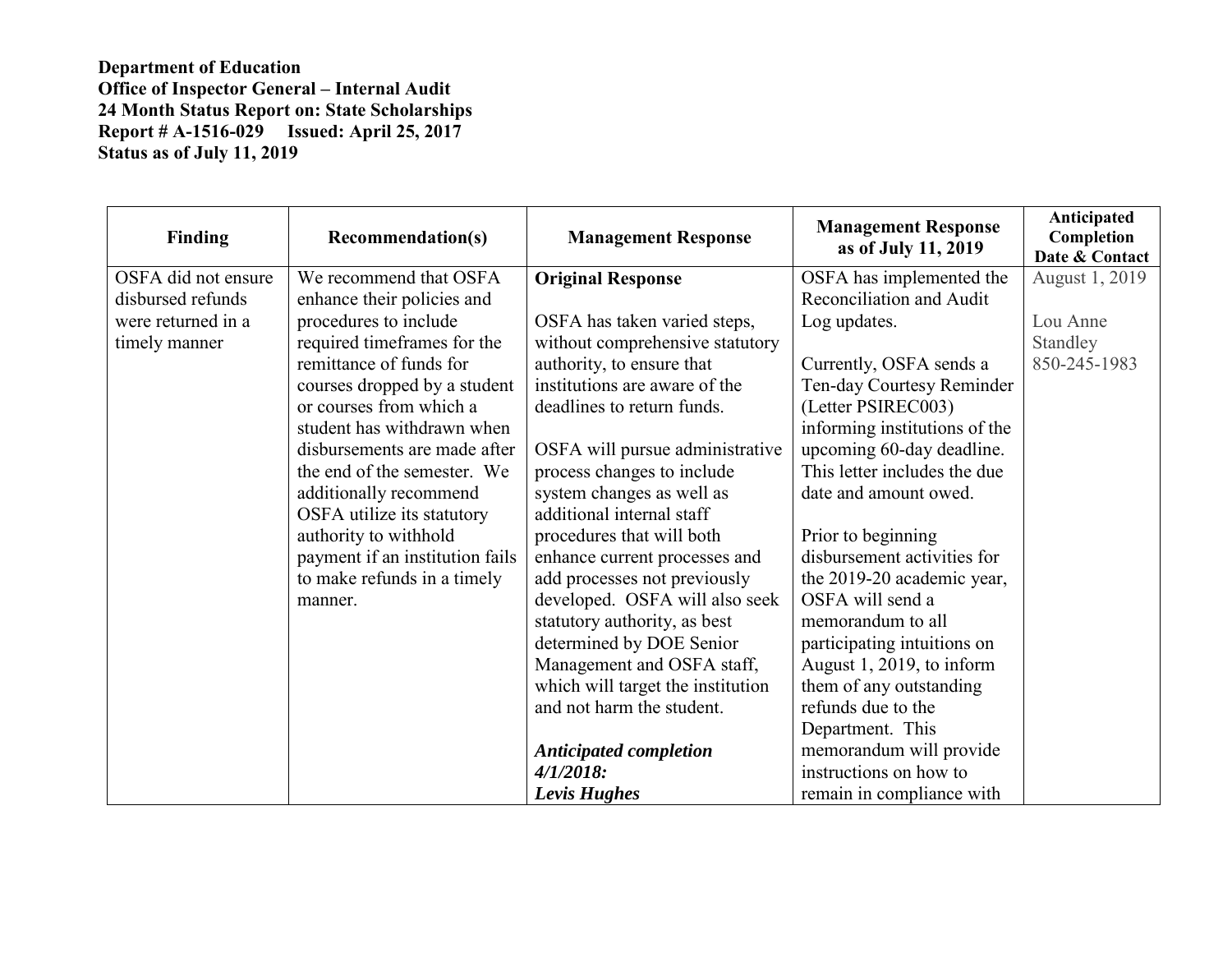| Response as of April 25, 2018:    | OSFA's refund policy and        |
|-----------------------------------|---------------------------------|
|                                   | the consequences of not         |
| Without legislative allowance,    | returning prior-year refunds.   |
| OSFA has instituted the practice  | Institutions that fail to       |
| of not providing additional funds | comply will not receive a       |
| to an institution until any       | disbursement until the          |
| remaining prior term funds have   | requirement is satisfied.       |
| been returned or disbursed to     |                                 |
| students.                         | OSFA updated the State          |
|                                   | Scholarship & Grant             |
| Presented at the May 2017         | Programs Policy Manual          |
| <b>FASFAA Conference and</b>      | (Program Allocation             |
| discussed reporting deadlines,    | <b>Withholding Procedure)</b>   |
| purpose of courtesy reminders,    | completed October 2018          |
| new consequences for failing to   | and revised on July 10,         |
| make deadlines, and reviewed      | 2019, to include an             |
| the reconciliation process.       | additional memorandum           |
| Completed                         | regarding withholding of        |
|                                   | disbursements due to            |
| Put a new trigger letter into     | delinquent prior-year           |
| production that will be sent out  | refunds.                        |
| to institutions 10 days prior to  |                                 |
| their 30 day deadline to send in  | OSFA's refund policy and        |
| funds related to drop/withdrawn   | procedure was discussed in      |
| hours. Completed                  | detail at the 2019 FASFAA       |
|                                   | Conference. During the          |
| In memos (FRAG, ABLE,             | presentation to the majority    |
| FSAG), institutions were          | of all qualifying institutions, |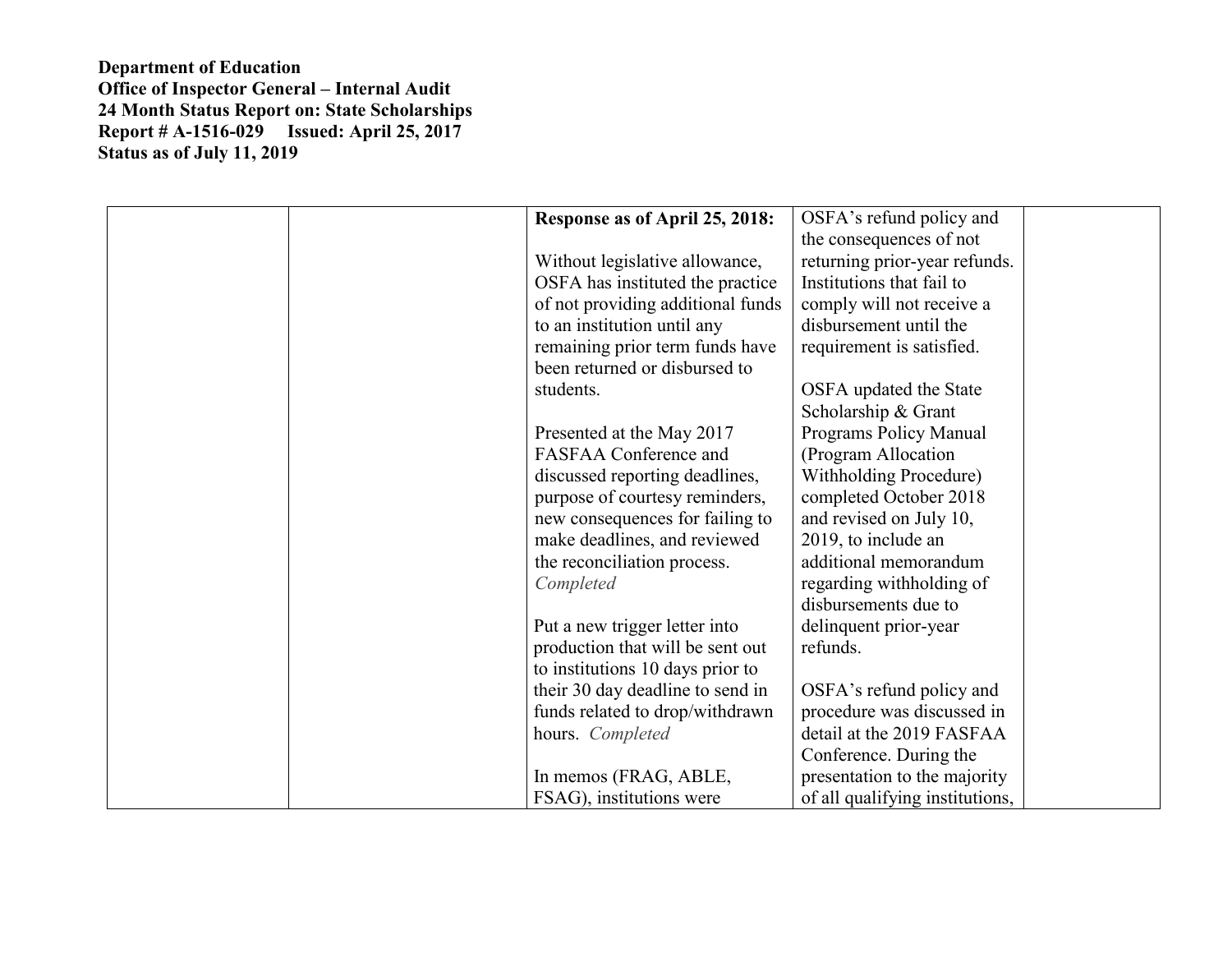| reminded of their deadlines to                                     | the slide show and           |
|--------------------------------------------------------------------|------------------------------|
| return funds. Completed                                            | discussion included          |
|                                                                    | reporting deadlines, purpose |
| In memos (FRAG), for                                               | of courtesy reminders, new   |
| administration of 2017-18 funds,                                   | consequences for failing to  |
| inserted language about                                            | meet deadlines, and the      |
| providing future funds on a                                        | reconciliation process.      |
| reimbursement basis if failed to                                   |                              |
| return funds within their 60 day                                   |                              |
| deadline. Completed                                                |                              |
|                                                                    |                              |
| OSFA continues to work toward                                      |                              |
| specific legislative authorization                                 |                              |
| to delay payments for a                                            |                              |
| subsequent year or term when<br>there is failure to meet deadlines |                              |
| for returning undisbursed                                          |                              |
| scholarship funds. Continuing                                      |                              |
|                                                                    |                              |
| OSFA is in the process of                                          |                              |
| updating the State Scholarship $\&$                                |                              |
| Grant Programs Policy Manual.                                      |                              |
|                                                                    |                              |
| OSFA has reviewed the Policy                                       |                              |
| Manual and has noted that the                                      |                              |
| requirement to return funds is                                     |                              |
| cited under Institutional                                          |                              |
| Responsibilities. OSFA will                                        |                              |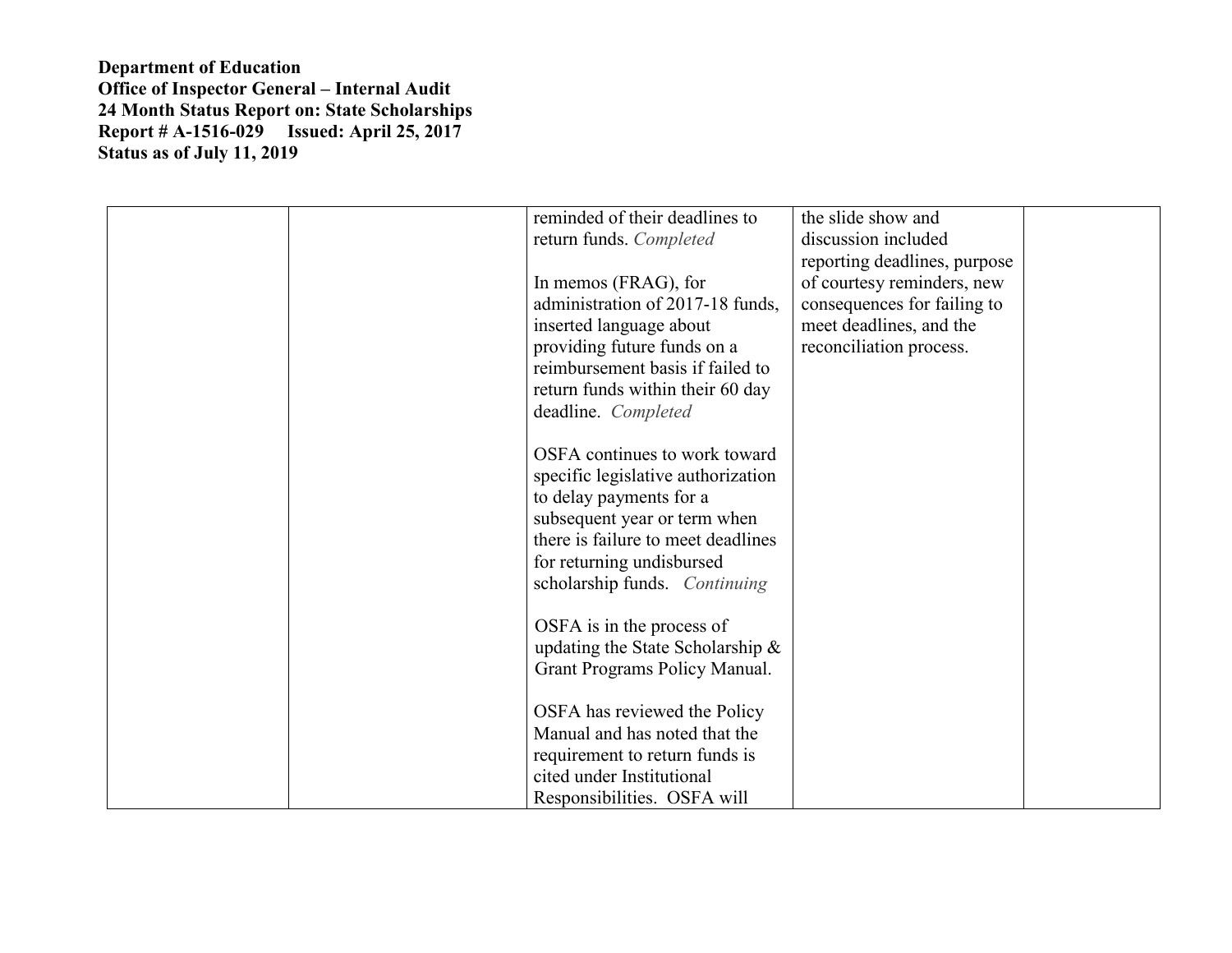| update the Late Refund Penalty     |
|------------------------------------|
| section of the Policy Manual to    |
| include a delay in funding for the |
| subsequent term in addition to     |
| subsequent year. Policy Manual     |
| Updates $-July 1, 2018.$           |
|                                    |
| OSFA is in the process of          |
| reviewing what changes need to     |
| occur in SSFAD to best assist      |
| institutions in meeting their      |
| reconciliation deadlines.          |
| OSFA has reviewed what             |
| changes need to occur in SSFAD     |
| to best assist institutions in     |
| meeting their reconciliation       |
| deadlines. These include           |
| ensuring that the dates on the     |
| Reconciliation Report correctly    |
| reflect the most recent            |
| transaction for individual         |
| students. We will be updating      |
| the Last Date Reconciled report    |
| on the Payment Summary screen      |
| to reflect each time the           |
| institution agrees with the        |
| payment summary. SSFAD             |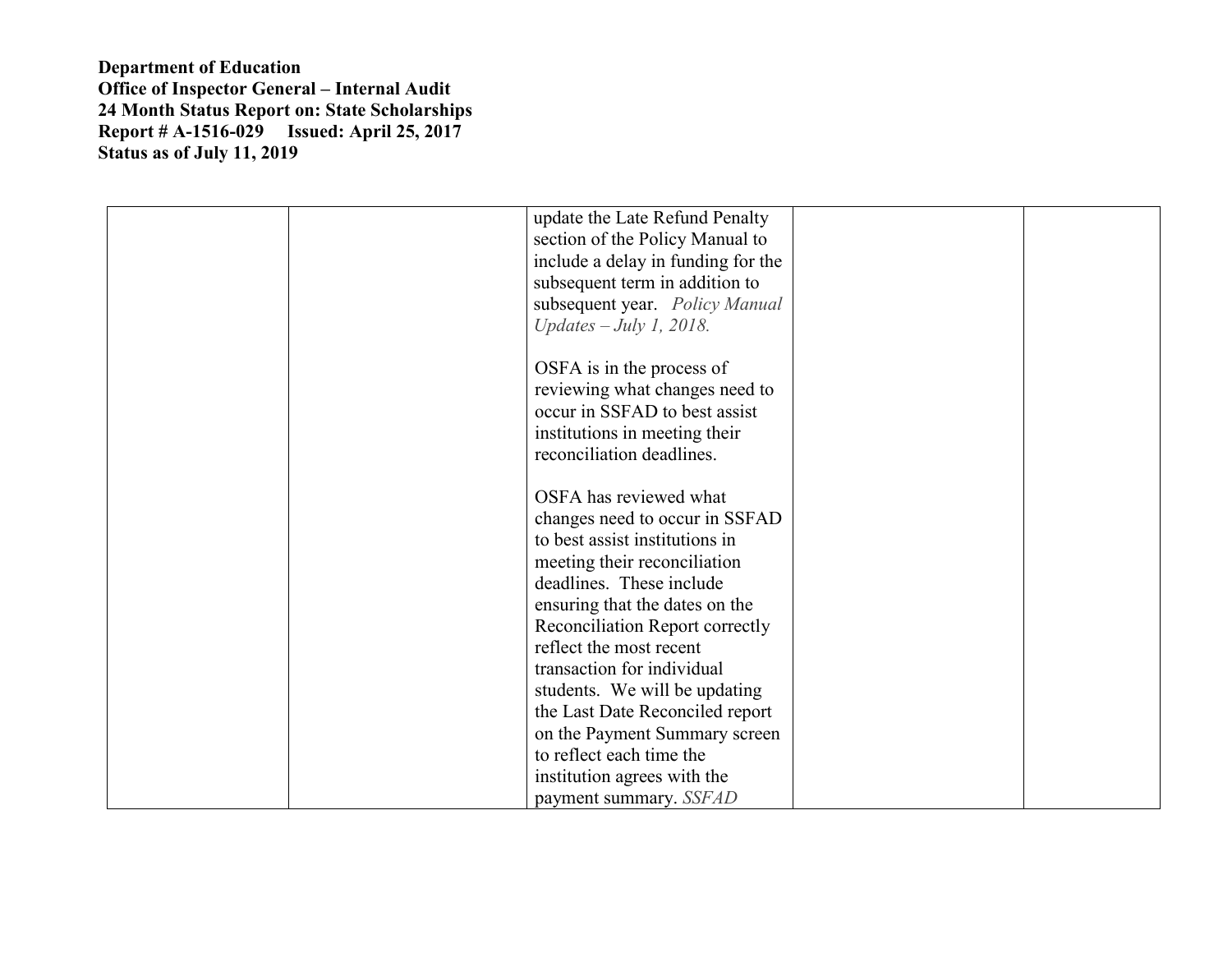|  | changes - September 1, 2018<br>(changes will be incorporated as<br>the system is converted from<br>Classic ASP to .NET<br>environment)<br>Levis Hughes                                        |  |
|--|-----------------------------------------------------------------------------------------------------------------------------------------------------------------------------------------------|--|
|  | $410 - 6810$<br><b>Response as of October 25,</b><br>2018<br>Without legislative allowance,                                                                                                   |  |
|  | OSFA has instituted the practice<br>of not providing initial term<br>allocations to an institution until<br>any remaining prior term funds<br>have been returned or disbursed<br>to students. |  |
|  | OSFA is in the process of<br>updating the State<br>Scholarship & Grant<br>Programs Policy Manual. The<br>drafted changes are currently be<br>routed for review.                               |  |
|  | OSFA has reviewed what<br>changes need to occur in the                                                                                                                                        |  |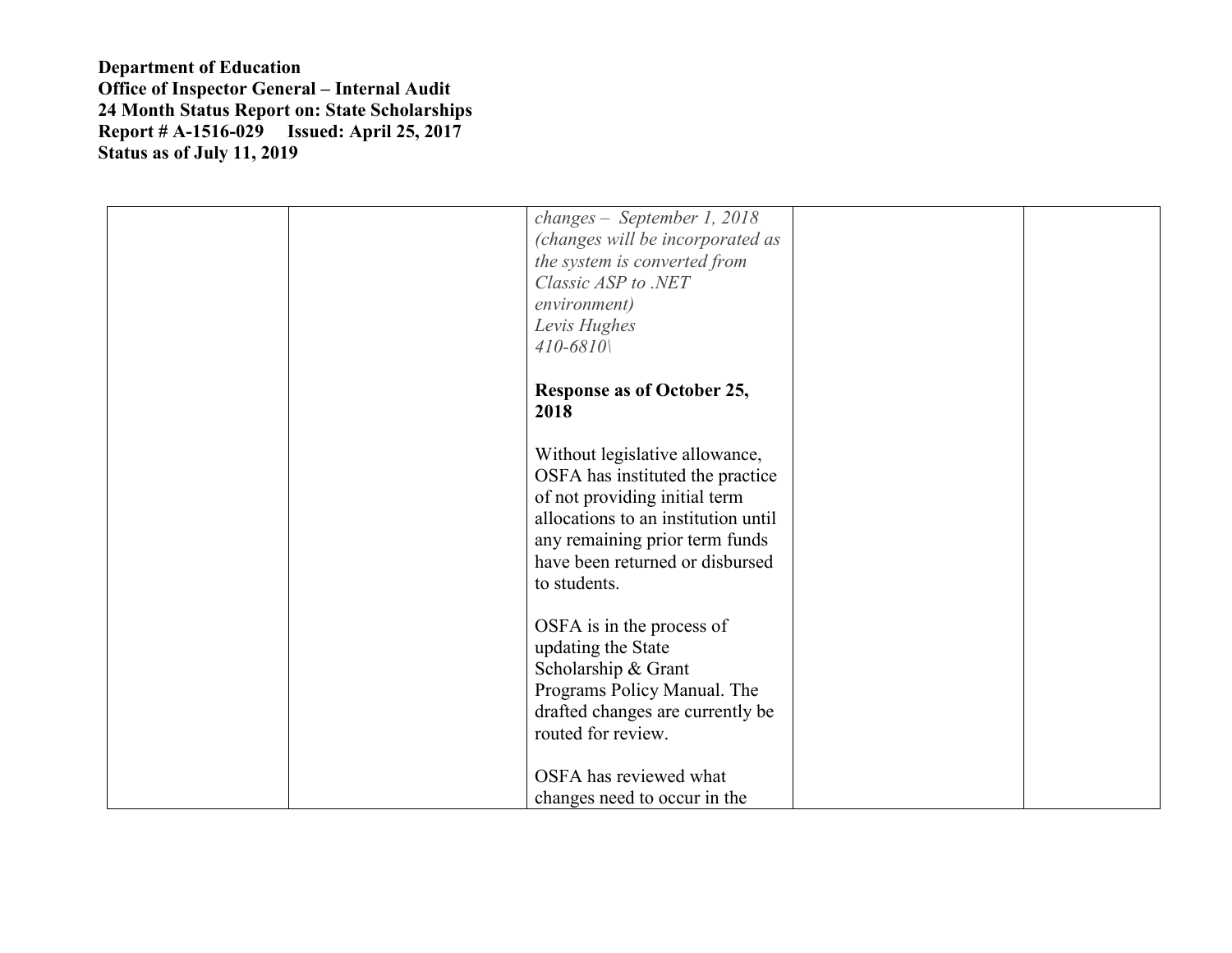|  | State Student Financial Aid       |  |
|--|-----------------------------------|--|
|  | Database (SSFAD) to best assist   |  |
|  | institutions in meeting their     |  |
|  | reconciliation deadlines. These   |  |
|  | include ensuring that the dates   |  |
|  | on the Reconciliation Report      |  |
|  | correctly reflect the most recent |  |
|  | transaction for individual        |  |
|  | students. We will be updating     |  |
|  | the Last Date Reconciled report   |  |
|  | on the Payment Summary screen     |  |
|  | to reflect each time the          |  |
|  | institution agrees with the       |  |
|  | payment summary.                  |  |
|  |                                   |  |
|  | <b>Anticipated Completion:</b>    |  |
|  | December 2018                     |  |
|  | Due to legislative changes in     |  |
|  | 2018 additional work is needed    |  |
|  | to complete the policy.           |  |
|  |                                   |  |
|  | February 2019                     |  |
|  |                                   |  |
|  | Other changes to SSFAD            |  |
|  | affecting disbursement of         |  |
|  | scholarships assumed priority. IT |  |
|  | has identified the Reconciliation |  |
|  | and Audit Log need to be          |  |
|  | enhanced.                         |  |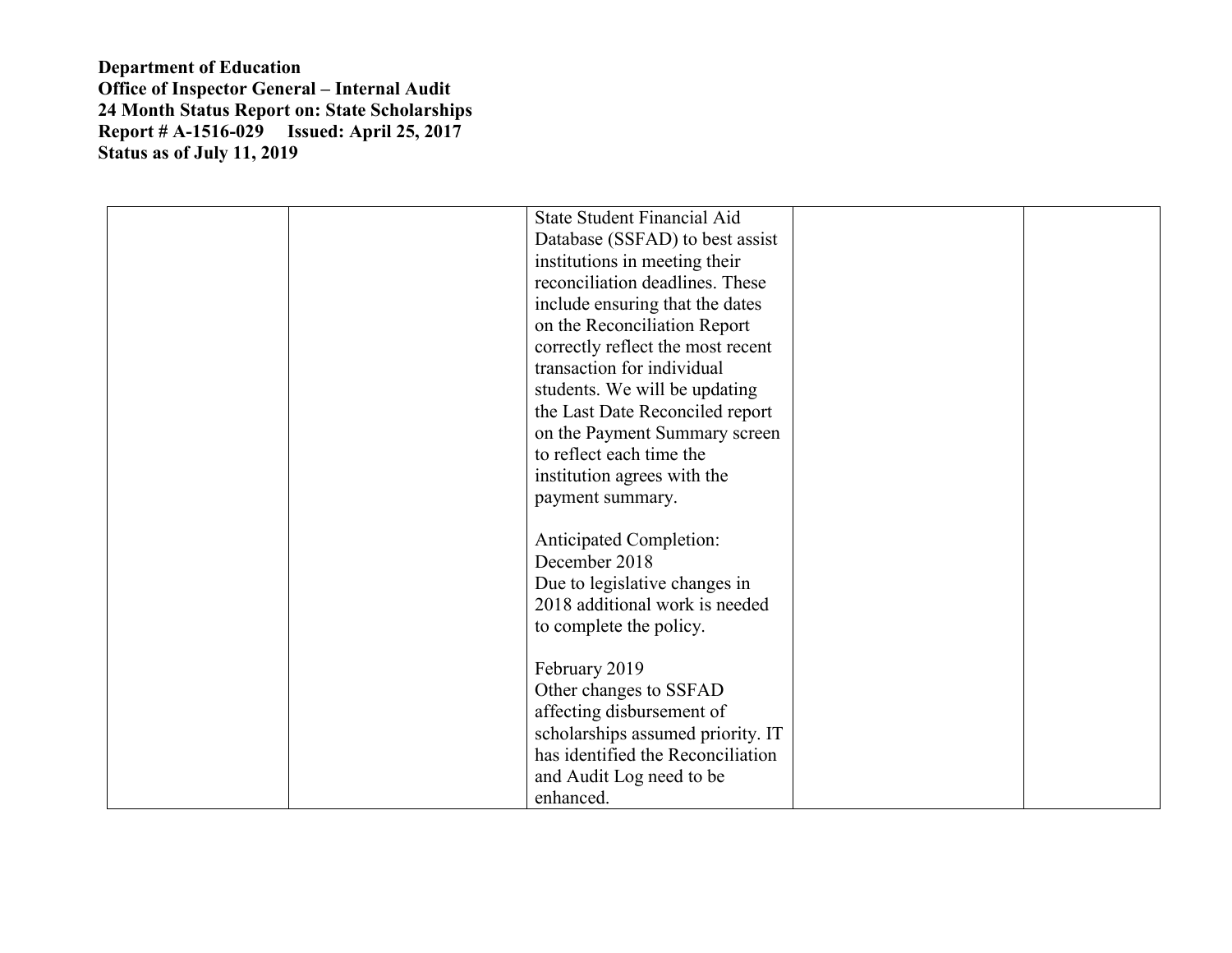| OSFA did not ensure  | We recommend that OSFA          | <b>Original Response</b>          | OSFA has implemented the      | August 2019  |
|----------------------|---------------------------------|-----------------------------------|-------------------------------|--------------|
| undisbursed advances | enhance their policies and      |                                   | Reconciliation and Audit      |              |
| were returned in a   | procedures to include           | OSFA has taken varied steps,      | Log updates.                  | Lou Anne     |
| timely manner.       | required timeframes for the     | without comprehensive statutory   |                               | Standley     |
|                      | remittance of funds for         | authority, to ensure that         | Currently, OSFA sends a       | 850-245-1983 |
|                      | undisbursed advances when       | institutions are aware of the     | Ten-day Courtesy Reminder     |              |
|                      | disbursements are made after    | deadlines to return funds.        | (Letter PSIREC003)            |              |
|                      | the drop and add period. We     |                                   | informing institutions of the |              |
|                      | additionally recommend          | OSFA will pursue administrative   | upcoming 60-day deadline.     |              |
|                      | OSFA utilize its statutory      | process changes to include        | This letter includes the due  |              |
|                      | authority to withhold           | system changes as well as         | date and amount owed.         |              |
|                      | payment if an institution fails | additional internal staff         |                               |              |
|                      | to make refunds in a timely     | procedures that will both         | Prior to beginning            |              |
|                      | manner.                         | enhance current processes and     | disbursement activities for   |              |
|                      |                                 | add processes not previously      | the 2019-20 academic year,    |              |
|                      |                                 | developed. OSFA will also seek    | OSFA will send a              |              |
|                      |                                 | statutory authority, as best      | memorandum to all             |              |
|                      |                                 | determined by DOE Senior          | participating intuitions on   |              |
|                      |                                 | Management and OSFA staff,        | August 1, 2019, to inform     |              |
|                      |                                 | which will target the institution | them of any outstanding       |              |
|                      |                                 | and not harm the student.         | refunds due to the            |              |
|                      |                                 |                                   | Department. This              |              |
|                      |                                 | <b>Anticipated completion</b>     | memorandum will provide       |              |
|                      |                                 | $4/1/2018$ :                      | instructions on how to        |              |
|                      |                                 | Levis Hughes                      | remain in compliance with     |              |
|                      |                                 |                                   | OSFA's refund policy and      |              |
|                      |                                 |                                   | the consequences of not       |              |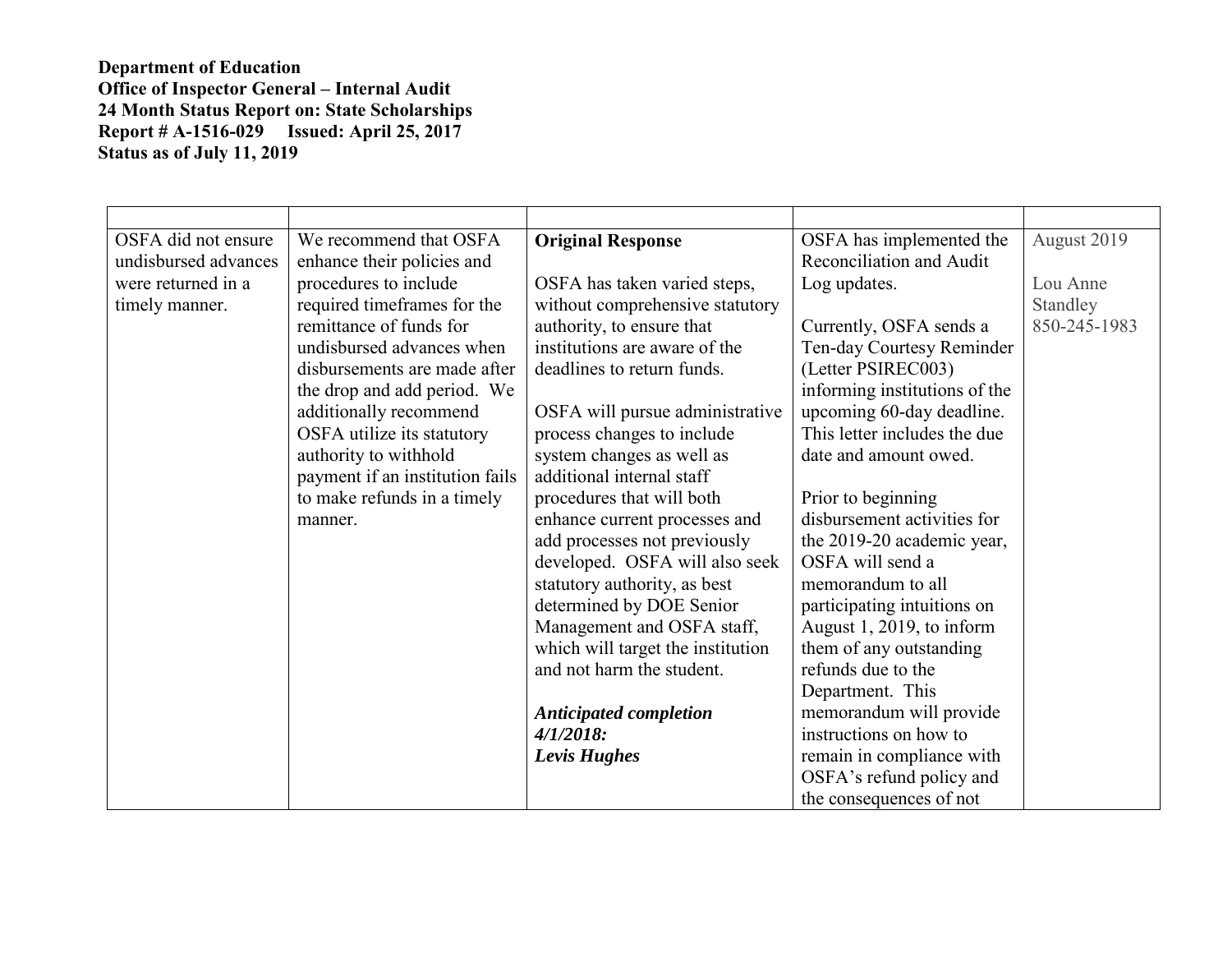| Response as of April 25, 2018:     | returning prior-year refunds.   |
|------------------------------------|---------------------------------|
|                                    | Institutions that fail to       |
| Without specific legislative       | comply will not receive a       |
| authorization, OSFA has            | disbursement until the          |
| instituted the practice of not     | requirement is satisfied.       |
| providing additional funds to an   |                                 |
| institution until any remaining    | OSFA updated the State          |
| prior term funds have been         | Scholarship & Grant             |
| returned or disbursed to students. | Programs Policy Manual          |
|                                    | (Program Allocation             |
| Presented at the May 2017          | <b>Withholding Procedure)</b>   |
| FASFAA Conference and              | completed October 2018          |
| discussed reporting deadlines,     | and revised on July 10,         |
| purpose of courtesy reminders,     | 2019, to include an             |
| new consequences for failing to    | additional memorandum           |
| make deadlines, and reviewed       | regarding withholding of        |
| the reconciliation process.        | disbursements due to            |
| Completed                          | delinquent prior-year           |
|                                    | refunds.                        |
| Put a new trigger letter into      |                                 |
| production that will be sent out   | OSFA's refund policy and        |
| to institutions 10 days prior to   | procedure was discussed in      |
| their 30 day deadline to send in   | detail at the 2019 FASFAA       |
| funds related to drop/withdrawn    | Conference. During the          |
| hours. Completed                   | presentation to the majority    |
|                                    | of all qualifying institutions, |
| In memos (FRAG, ABLE,              | the slide show and              |
| FSAG), institutions were           | discussion included             |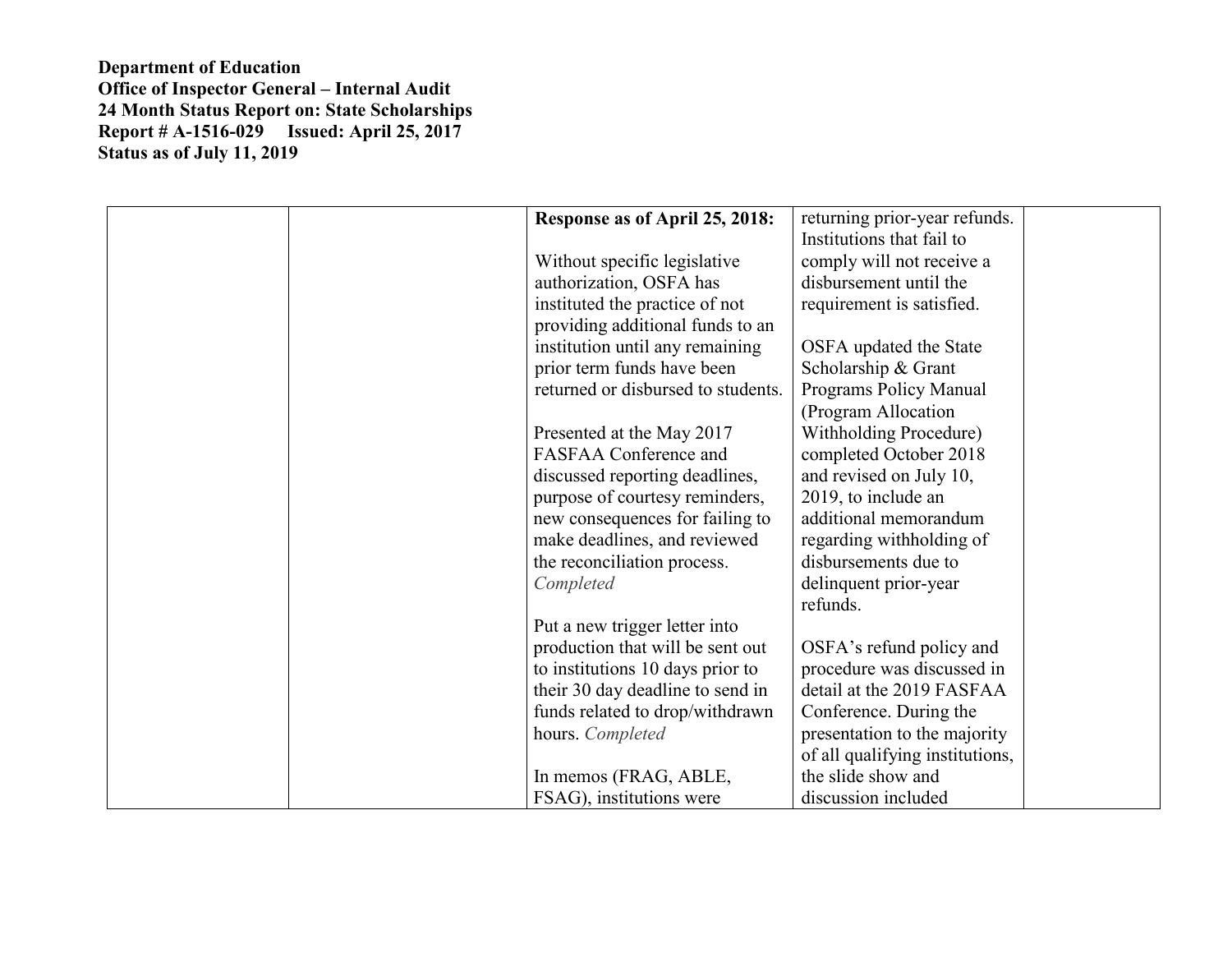|  | reminded of their deadlines to                                  | reporting deadlines, purpose |  |
|--|-----------------------------------------------------------------|------------------------------|--|
|  | return funds. Completed                                         | of courtesy reminders, new   |  |
|  |                                                                 | consequences for failing to  |  |
|  | In memos (FRAG), for                                            | meet deadlines, and the      |  |
|  | administration of 2017-18 funds,                                | reconciliation process.      |  |
|  | inserted language about                                         |                              |  |
|  | providing future funds on a<br>reimbursement basis if failed to |                              |  |
|  | return funds within their 60 day                                |                              |  |
|  | deadline. Completed                                             |                              |  |
|  |                                                                 |                              |  |
|  | OSFA continues to work toward                                   |                              |  |
|  | specific legislative authorization                              |                              |  |
|  | to delay payments for a                                         |                              |  |
|  | subsequent year or term when                                    |                              |  |
|  | there is failure to meet deadlines                              |                              |  |
|  | for returning undisbursed                                       |                              |  |
|  | scholarship funds. Continuing                                   |                              |  |
|  |                                                                 |                              |  |
|  | OSFA has reviewed the Policy                                    |                              |  |
|  | Manual and has noted that the                                   |                              |  |
|  | requirement to return funds is                                  |                              |  |
|  | cited under Institutional                                       |                              |  |
|  | Responsibilities. OSFA will                                     |                              |  |
|  | update the Late Refund Penalty                                  |                              |  |
|  | section of the Policy Manual to                                 |                              |  |
|  | include a delay in funding for the                              |                              |  |
|  | subsequent term in addition to                                  |                              |  |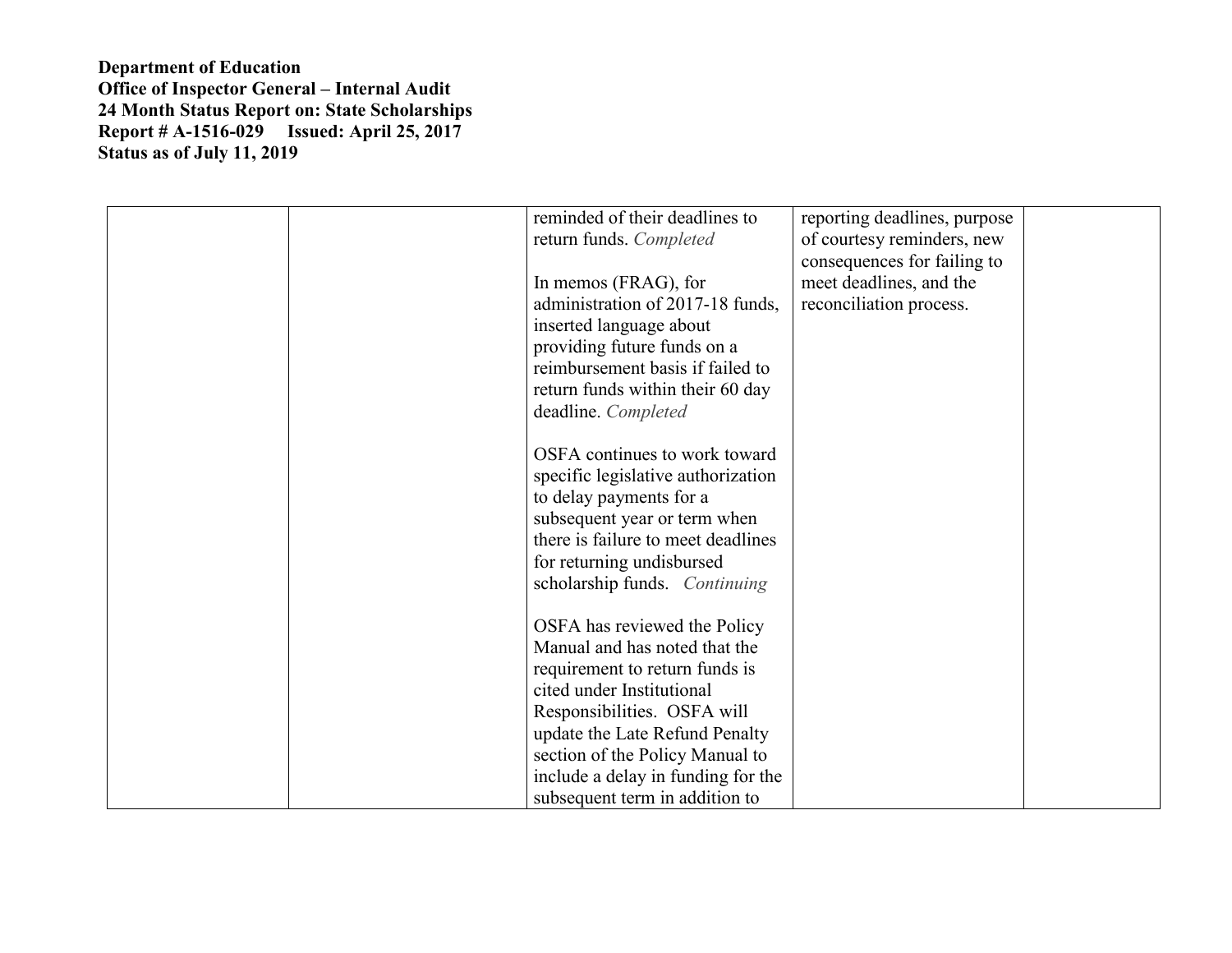| subsequent year. Policy Manual<br>Updates $-July 1, 2018.$<br>OSFA is in the process of<br>updating the State Scholarship<br>& Grant Programs Policy<br>Manual.<br>In process: April, 2018                                                                                                                                                                                                                                                                               |  |
|--------------------------------------------------------------------------------------------------------------------------------------------------------------------------------------------------------------------------------------------------------------------------------------------------------------------------------------------------------------------------------------------------------------------------------------------------------------------------|--|
| OSFA has reviewed what<br>changes need to occur in SSFAD<br>to best assist institutions in<br>meeting their reconciliation<br>deadlines. These include<br>ensuring that the dates on the<br>Reconciliation Report correctly<br>reflect the most recent<br>transaction for individual<br>students. We will be updating<br>the Last Date Reconciled report<br>on the Payment Summary screen<br>to reflect each time the<br>institution agrees with the<br>payment summary. |  |
| SSFAD changes - September 1,<br>2018 (changes will be<br>incorporated as the system is                                                                                                                                                                                                                                                                                                                                                                                   |  |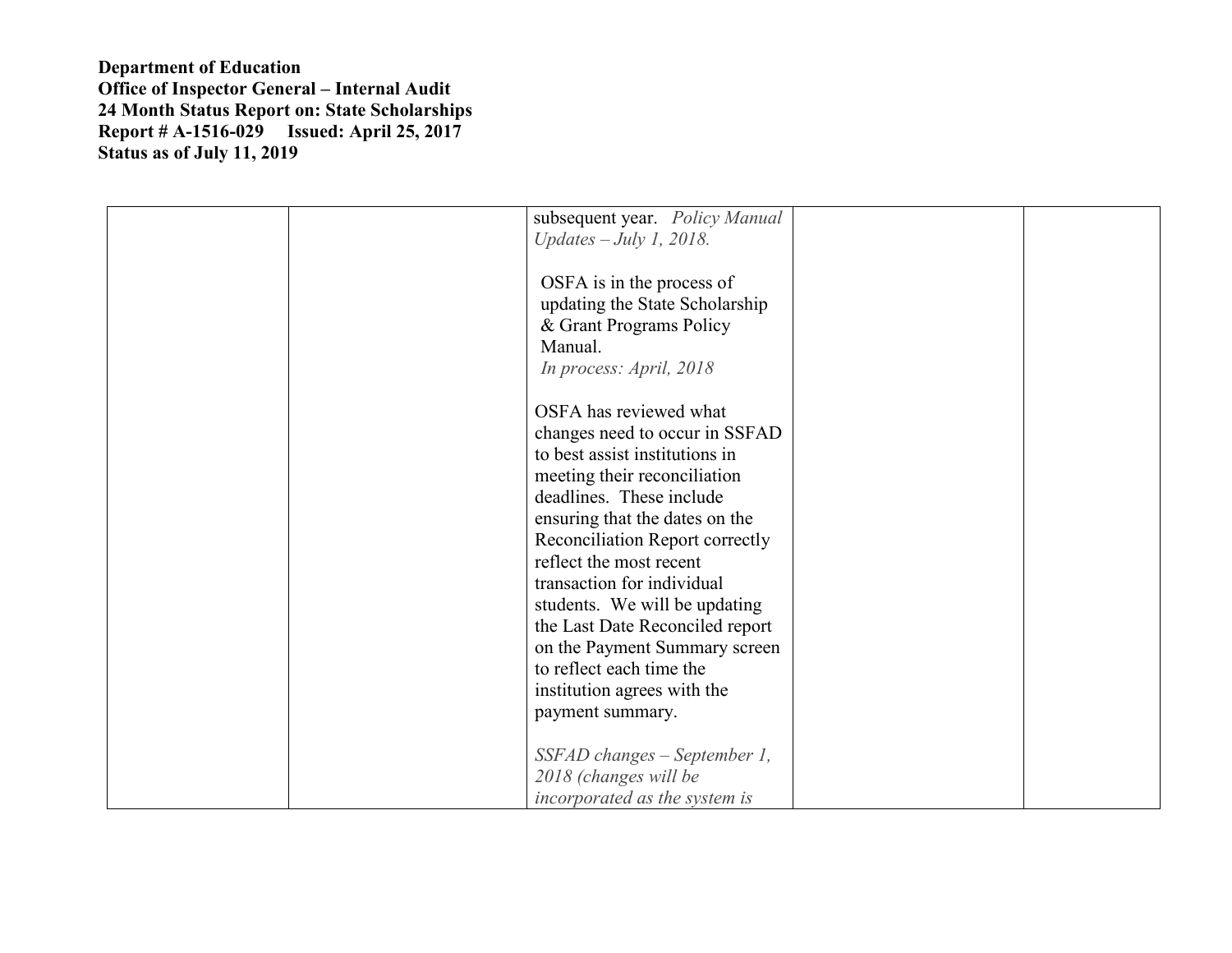|  | converted from Classic ASP to<br>.NET environment)<br>Levis Hughes<br>410-6810                                                                                                                                                                                               |  |
|--|------------------------------------------------------------------------------------------------------------------------------------------------------------------------------------------------------------------------------------------------------------------------------|--|
|  | <b>Response as of October 25,</b><br>2018<br>Without legislative allowance,<br>OSFA has instituted the practice<br>of not providing initial term<br>allocations to an institution until<br>any remaining prior term funds<br>have been returned or disbursed<br>to students. |  |
|  | OSFA is in the process of<br>updating the State<br>Scholarship & Grant<br>Programs Policy Manual. The<br>drafted changes are currently be<br>routed for review.                                                                                                              |  |
|  | OSFA has reviewed what<br>changes need to occur in the<br><b>State Student Financial Aid</b><br>Database (SSFAD) to best assist<br>institutions in meeting their<br>reconciliation deadlines. These                                                                          |  |